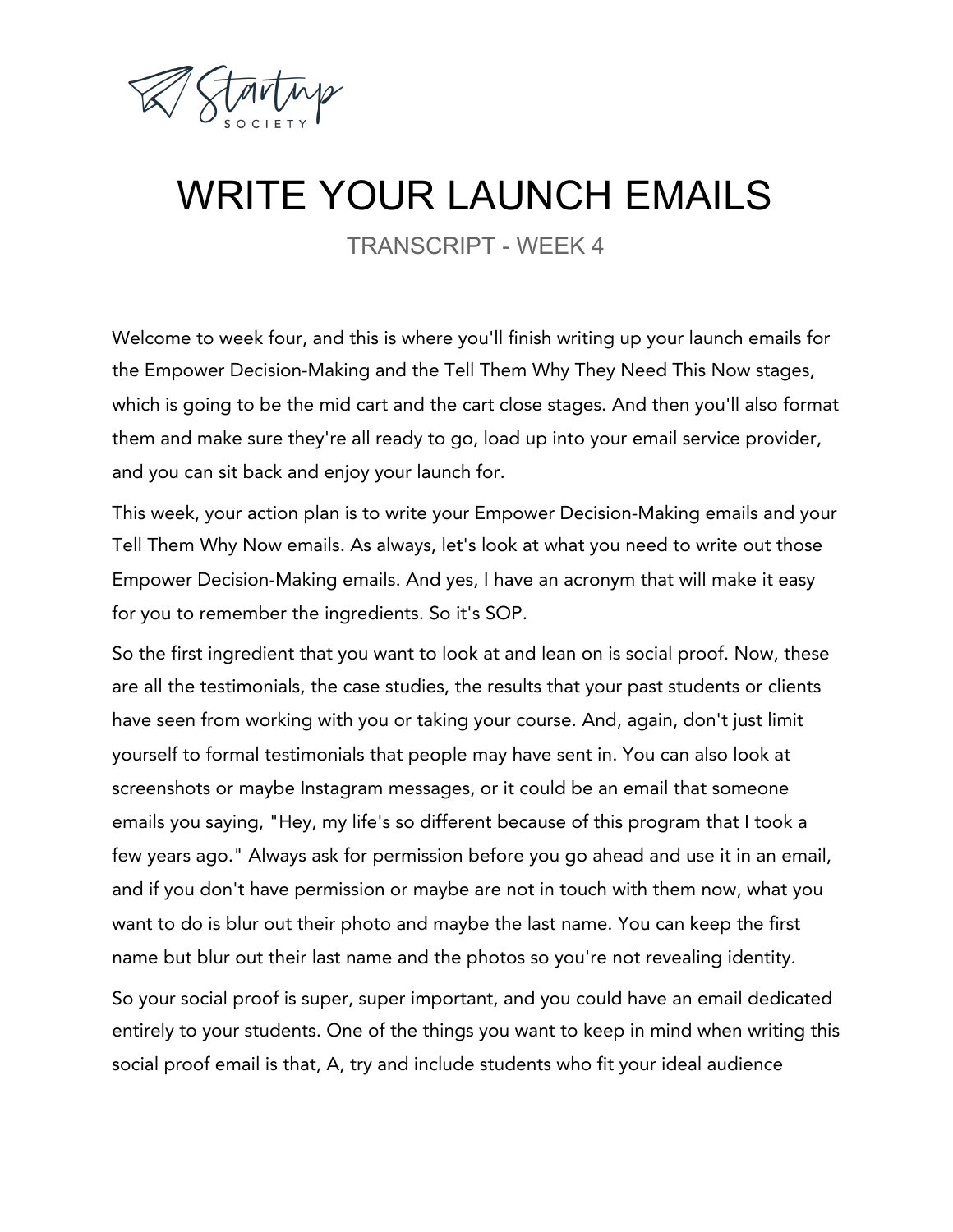

profile. So if you know that you've got a mix of moms and single women and someone with a full-time job, these are three key defining characteristics, then you want to include testimonials and social proof from people who are in these three distinct buckets. So maybe you have a Facebook screenshot from a mom who's sharing how she's been able to use your program. Then you have an email from someone who's in a corporate job and is using your tips and techniques. And then you have someone who's single, doesn't have kids, is on her own and is just starting out. So you have a testimony from that.

Does this take more work? Yes, it does. But is it more strategic? You bet it is, because the idea of social proof is not just for you to fling testimonials willy nilly at your audience, but for you to be strategic. Like I said right at the beginning, strategy is what will help you have a stress-free and successful launch. So you need to be strategic about your social proof as well. You need to keep in mind that the testimonials you use in this social proof email are tied in to what your audience wants to hear from you, either help it remove objections or help them see themselves in that. So that's where you have testimonials for different audience buckets, but it's very important that you be strategic about your social proof, which is why I've spoken so much about it.

Next up is "O", which is objection demolition. This is my favorite, and again, it's a proprietary term that I use. It's a term I made up because you need to demolish those objections at this stage. Some of the ways you can do this is maybe you have a great mid cart bonus, you're in the mid cart period right now, so this is like the perfect time to introduce your mid cart bonus that removes an objection that your audience may have, that your program may not work for them or may not be the right fit for them or it may not be at the right stage for them. Whatever objection you know is holding them back, you should have a bonus in place to help them overcome it. Let's say you don't have a mid cart bonus, that's okay. Not the end of the world. You can use your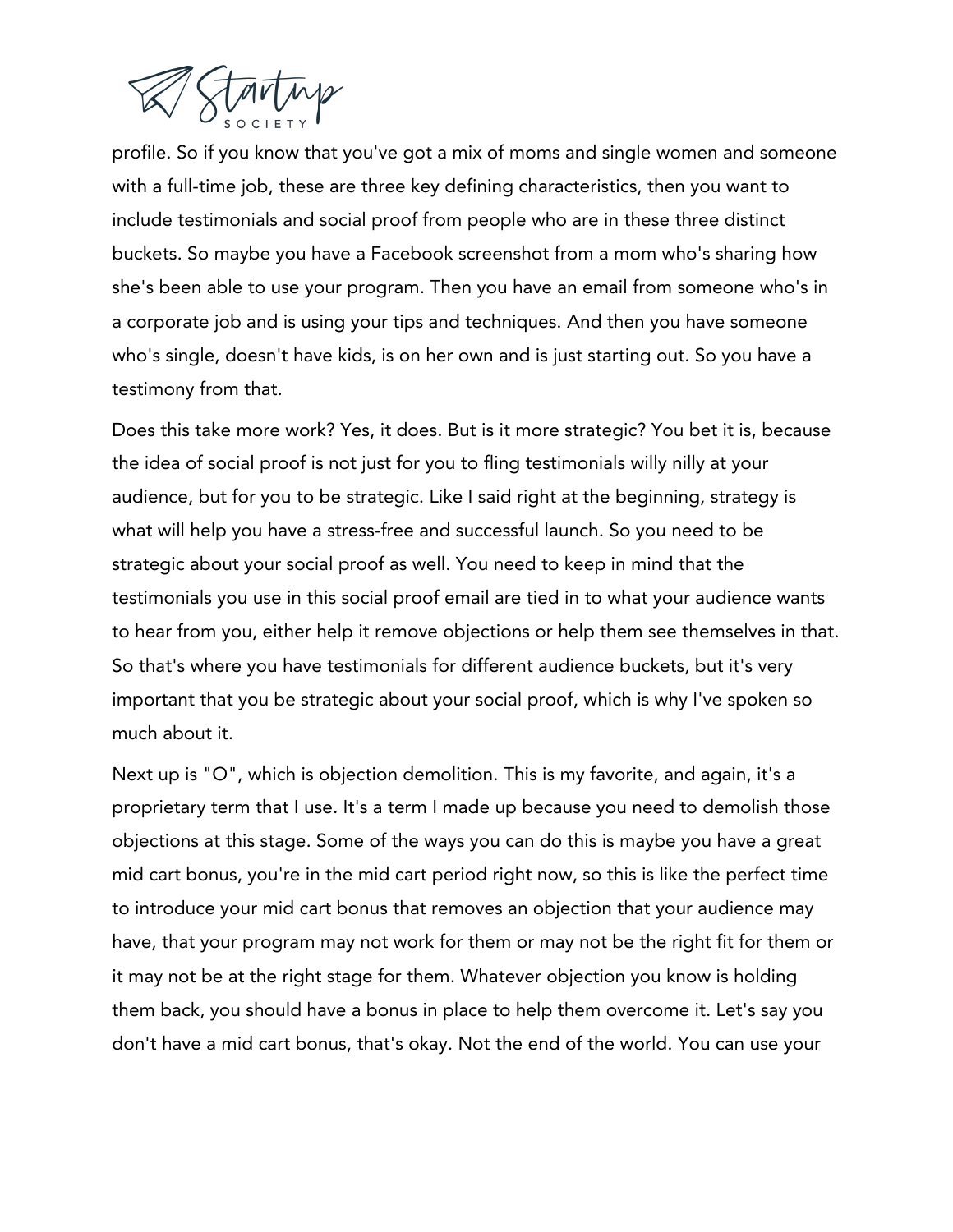

guarantee to remove objections. You can use tangible results, again, from your students or that you yourself has seen to talk about and use that to remove objections. So really, really important for you to go ahead and use this stage to demolish those objections. One more way that you could do that is by talking about specific modules. Help them see how they can use specific modules to overcome whatever is holding them back. So the three ways that you want to demolish objections is a mid cart bonus, if you don't have that, or maybe if you have that, you can still bundle it with your guarantee, and then finally, specific modules or lessons that can help them see the results that you know they want to see.

Let's look at "P", which is paint a picture. So when you you're painting a picture, this is all about you talking about what you feel their life would look like, what you know their life would look like once they've gone through your course. You want them to take that journey with you and you want to show them what's possible for them.

Again, your emails for this particular ingredient would need to either have a case study from someone who's experienced this, would need to have some form of tangible results that you know your audience or you may have seen, and it needs to have a very vivid image of what their life is going to look like once they've gone through your course, and not just once they've completed it, you want to look at maybe it's been a week since they've joined, what are some of those quick wins that they would have experienced? How can you help them see that for themselves? So in the Empower Decision-Making Phase, you want to use the SOP ingredients to write emails that help your audience feel confident about the decision they're making to enroll. You want them to make an informed choice, and to do that, you're using social proof, you're using objection demolition, and you're using the paint a picture technique.

All right, so once you've done this, it's time for you to now write up your Tell Them Why Now emails. Now, this is the last stage after the launch. These are the emails that you would need right when cart is closing. And for that reason, the one thing that you really want to lean on and highlight in these emails is going to be urgency. How are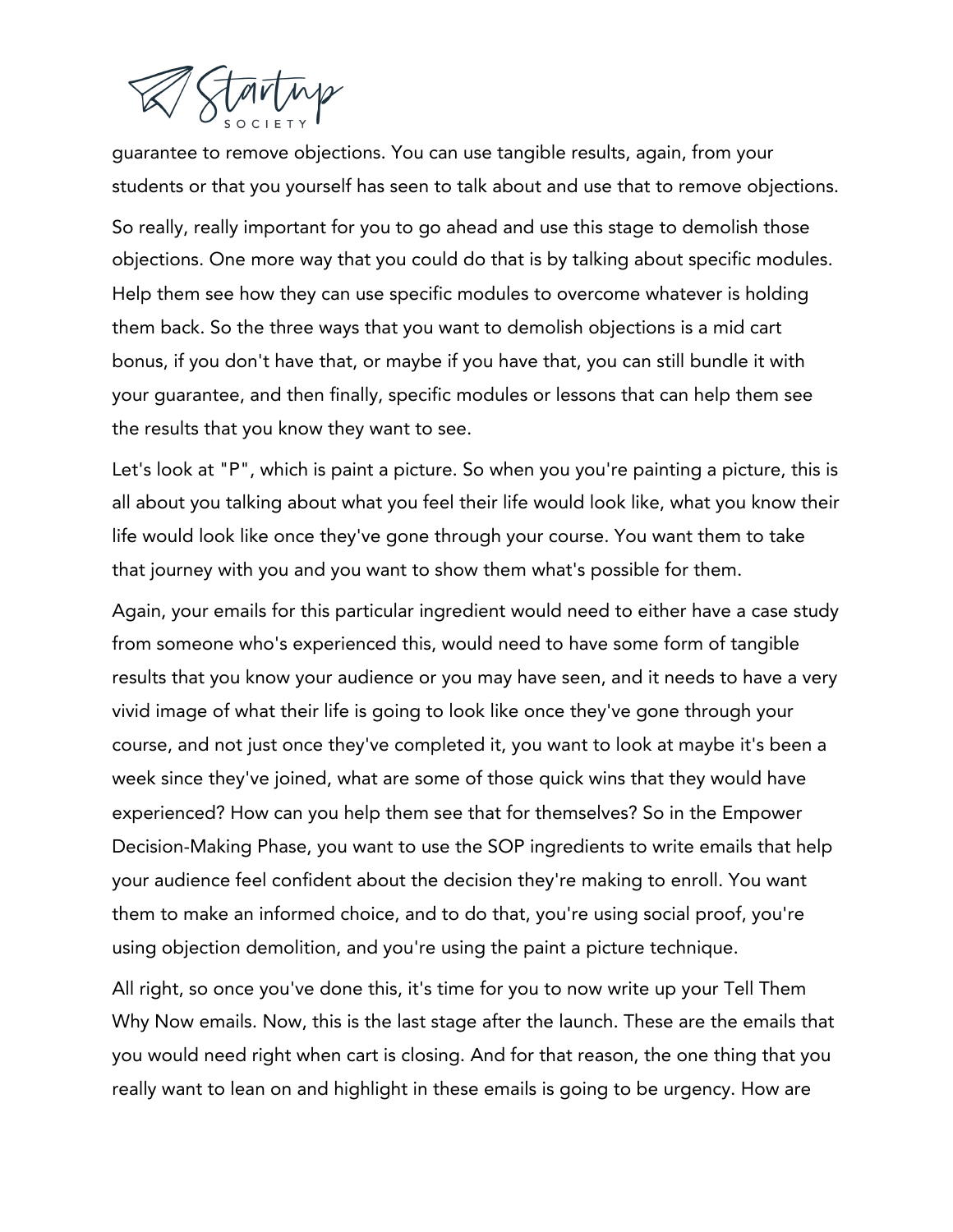

you creating urgency for your launch? Again, there's not just one way to do this. Maybe you have limited time. It's closing now. It's only going to open next year. Maybe you have limited spots. You're only taking on 10 people because this is a high touch program so if they want in now is the time. You've already filled up five or six of the spots and you want to talk about why this is so much of a big deal because why are those limited spots so important, and really draw that out.

And then the third way could be, you've got bonuses that they wouldn't be able to get the next time. So, if they want these, then now is when they need to sign up. And then the fourth way, of course, is limited price. You could have a special on the price. You say that the price is going to go up the next time I open it because I'll have more students in it, I'll have more case studies, or whatever reason. So you want to talk about that. Now, these are four different ways. A lot of launches have a combination of all four. Some have only one or two. That's totally cool. What is most important is for you to explain, A, why is this important? Why is this urgency such a big deal? For them, what's their life going to look like if they don't sign up right now? Without going down the whole guilt tripping road, you want them to understand that you come from a place of service and you come from a place of empathy.

And second of all, you don't want to fake urgency. So if you say the price is going to go up, you better be raising the price the next time this opens up. If you say there are limited spots, there better be limited spots. And if you say doors are closing on this date, they'd better close on that date. You don't want to act out of integrity. So these are the two things you need to remember when you're writing your Tell Them Why Now emails. The key factor you will be highlighting in this is urgency. I've already given you four different ways to use that depending on your launch offer, and I've also told you how to use urgency with coming from a place of integrity and empathy. You don't want to miss out on either one of those. Again, you would probably need to write one to two or maybe two to three emails for each one of these stages depending on your launch timeline.